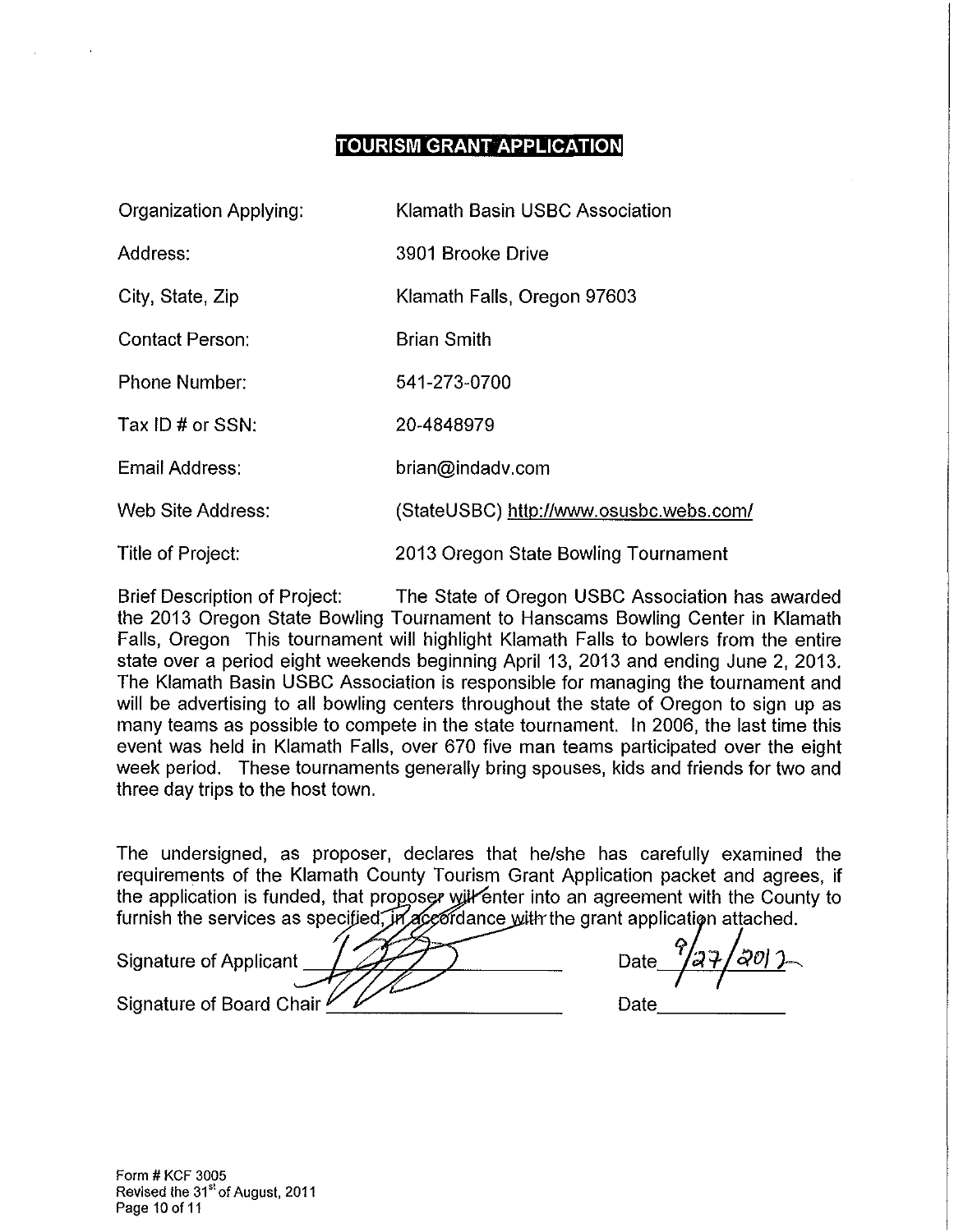## **Tourism Grant Budget Form**

| <b>INCOME</b>                                            | Committed    | Pending        | Total                    | Actual         | Comments/Explanations |
|----------------------------------------------------------|--------------|----------------|--------------------------|----------------|-----------------------|
| <b>Tourism Grant Request</b>                             | \$10,000.00  |                |                          |                |                       |
| Cash Match -                                             |              |                |                          |                |                       |
| Source: State USBC                                       | 2,500.00     |                |                          |                |                       |
| Source:                                                  |              |                |                          |                |                       |
| Source:                                                  |              |                |                          |                |                       |
|                                                          |              |                |                          |                |                       |
| <b>Total Cash Match</b>                                  | $2,500.00 -$ |                |                          |                |                       |
| <b>Other Funding Sources:</b>                            |              |                |                          |                |                       |
| Source: KBUSBC                                           | 2,500.00     |                |                          |                |                       |
| Source: Local Sponsors                                   | 10,000.00    |                |                          |                |                       |
| Source: State USBC                                       | 2,500.00     |                |                          |                |                       |
| <b>Total Other Funding Sources</b>                       | 15,000.00    |                |                          |                |                       |
| <b>Total Projected Revenue</b>                           | \$27,500.00  |                |                          |                |                       |
| <b>EXPENSES</b>                                          |              |                |                          |                |                       |
| Advertising                                              |              |                |                          |                |                       |
| Print                                                    | 15,000.00    |                |                          |                |                       |
| Web                                                      | 1,800.00     |                |                          |                |                       |
| Other Internet                                           |              |                |                          |                |                       |
| Other (Magazine/Papers)                                  | 5,000.00     |                |                          |                |                       |
| <b>Total Advertising</b>                                 | 21,800.00    | $\blacksquare$ | ۰.                       | ٠              |                       |
| Printing                                                 |              |                |                          |                |                       |
| Postage                                                  | 1,500.00     |                |                          |                |                       |
| Misc/Other (Explanation<br>Req'd):<br>Other: Design Fees | 1,250.00     |                |                          |                |                       |
| Other: Posters                                           | 1,500.00     |                |                          |                |                       |
| Other:                                                   |              |                |                          |                |                       |
| Other:                                                   |              |                |                          |                |                       |
| <b>Total Miscellaneous/Other</b>                         | 1450.00      | $\blacksquare$ |                          |                |                       |
| <b>Total Projected Expenses</b>                          | 27,500.00    |                | $\overline{\phantom{a}}$ | $\blacksquare$ |                       |
| Net Projected<br>Income <expense></expense>              | 0.00         |                |                          | $\blacksquare$ |                       |

#### **NOTES**

 $\sim$ 

**Do not include any items listed on Page 3 of the application as not eligible Be as specific as possible; provide explanation to help clarify budget items Use the "Actual" column when preparing your final report; submit this form with the final report**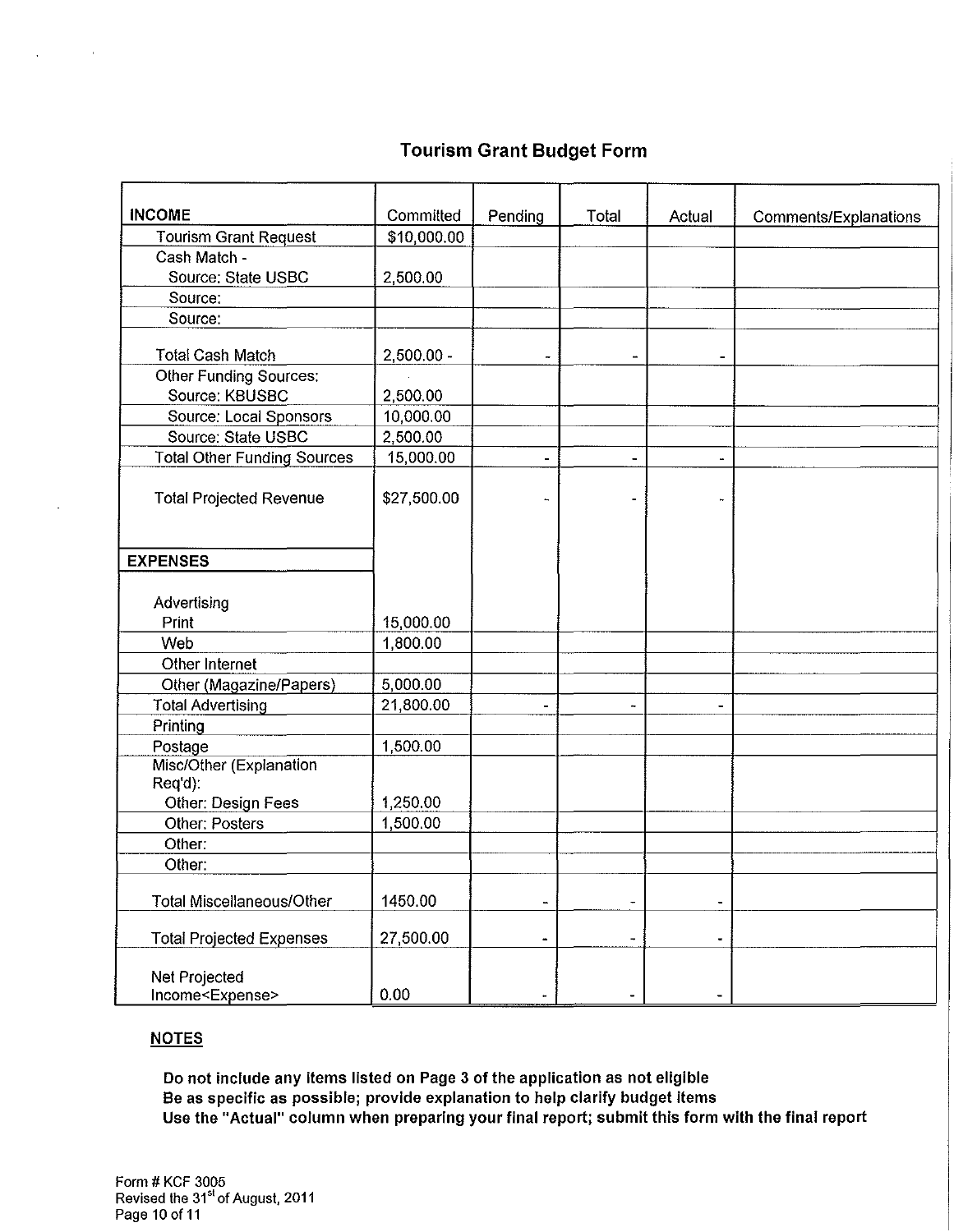## Use additional space or lines If necessary to provide complete information **PROJECT DESCRIPTION**

Project Plan:

1. What is the main focus of this proposal?

Highlight the opportunity to market Klamath Falls as a community in support of the single largest bowling tournament of the year for all bowlers in Oregon. Also, Klamath Falls lies in a direct path to Nevada, the host of the 2013 Nationals Tournament that will allow people to fit in dual tournaments in a single trip, we are regularly a stopover point for National Bowling Tournaments in Nevada and participation has increased in years when tournaments coincide with each other.

2. What are the project activities?

The primary project activity is bowling. However, each team bowls over two or three days and has a tremendous amount of down time between three hour bowling sessions. Bowling tournaments allow for visitors to have time to engage other activities in the community and it is the intention of the Klamath Basin USBC to establish offsite activities such as Museum visits, Open Houses, Kids Activities, and other community centric events.

3. When will the project occur? How long will it last?

The project will begin the weekend of April 13 and be completed the weekend of June 2. It is anticipated that we will see an equal number of teams over the eight week cycle, estimates are 80 plus teams a weekend, or 400-700 visitors a weekend for eight weeks.

4. Who is the target market? What is your strategy for reaching the target market?

Our target market is league bowlers in Oregon. Our strategy is to develop a comprehensive marketing plan to reach out to the individual bowling centers that are also members of the USBC. We will provide those centers with materials that establish a value proposition for attending this year's State tournament, a proposition that reaches beyond the actual tournament. We will highlight the area attractions available for down time each day, specials established with companies in partnership with the Klamath Basin USBC and the value of using this tournament as a stepping or return point to the national tournament in Nevada.

Project Goals:

5. How many visitors do you expect to attract to Klamath County? How will you count the number of visitors versus the number of locals?

We expect there to be upwards of 3,200 visitors to Klamath County over an eight week period. The tournament will provide detailed guest lists of bowlers and we can compare that list to our local association list to determine the actual number of participant from out of the area. The average bowler brings a spouse or children to weekend long tournaments, we are being conservative in our estimates of guests based on the average number of five man teams participating in past tournaments.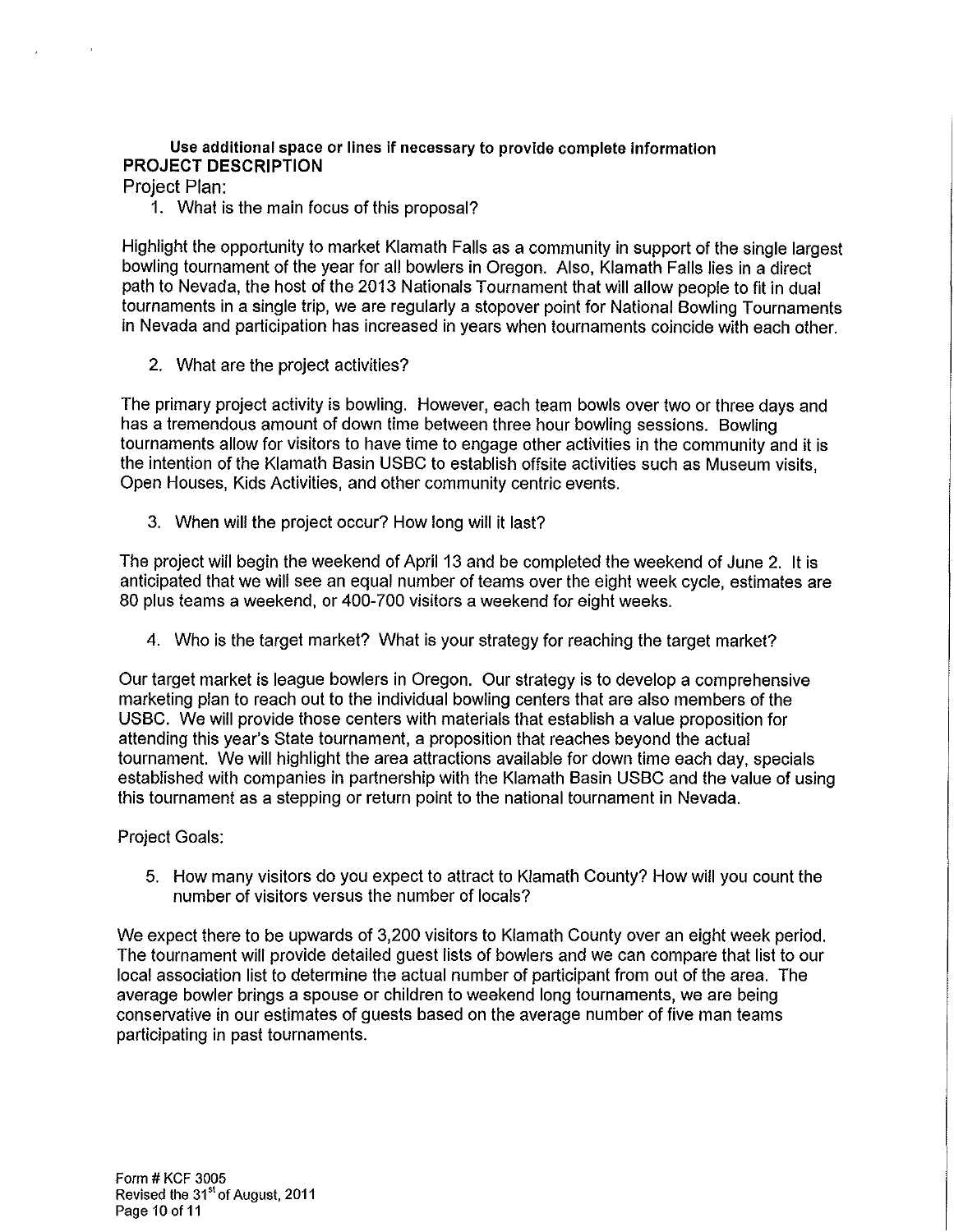6. How are you planning on extending the visitors length of stay? How will you encourage early arrival and late departure?

We will be using functions like Early Arrival Bowling Tournaments that allow bowlers to practice on lanes prior to the actual qualifying lines. We will also have a golf event if weather permits and will actively advertise Klamath as a great stop over destination for the hundreds of Oregon bowlers that travel to the National Tournament in Nevada.

## **QUALIFICATIONS OF APPLICANT**

7. Describe your organization.

The Klamath Basin USBC is a direct extension of the State and National USBC.

The United States Bowling Congress officially launched Jan. 1, 2005, as the organization to serve amateur adult and youth bowlers in the United States. It resulted from the merger of the American Bowling Congress, Women's International Bowling Congress, Young American Bowling Alliance and USA Bowling. Today, USBC serves more than 2.6 million members.

On August 1, 2005, Oregon became the first state to Merge it's bodies under the USBC. The OSUSBC is the state governing body for bowling in Oregon and is recognized by the United States Bowling Congress.

We strive to maintain the tradition of excellence in our sport established by those before us and like the USBC stand for values that include: credibility, dedication, excellence, heritage, inclusiveness, integrity, philanthropy and sportsmanship.

8. Describe your experience in operating past or similar projects. Have these projects been successful in bringing tourists to Klamath County? How are you uniquely qualified to carry out this project?

The Klamath Basin USBC through its conversion from earlier associations has been managing tournaments in Klamath County for over sixty years. The venue, Hanscams Bowling Center has been in operation for over 55 years by the same family. Members of the local association include area professionals from all walks of life, including the ownership group of the Epicenter Bowling Complex where two Oregon State tournaments have been held with extremely successful results.